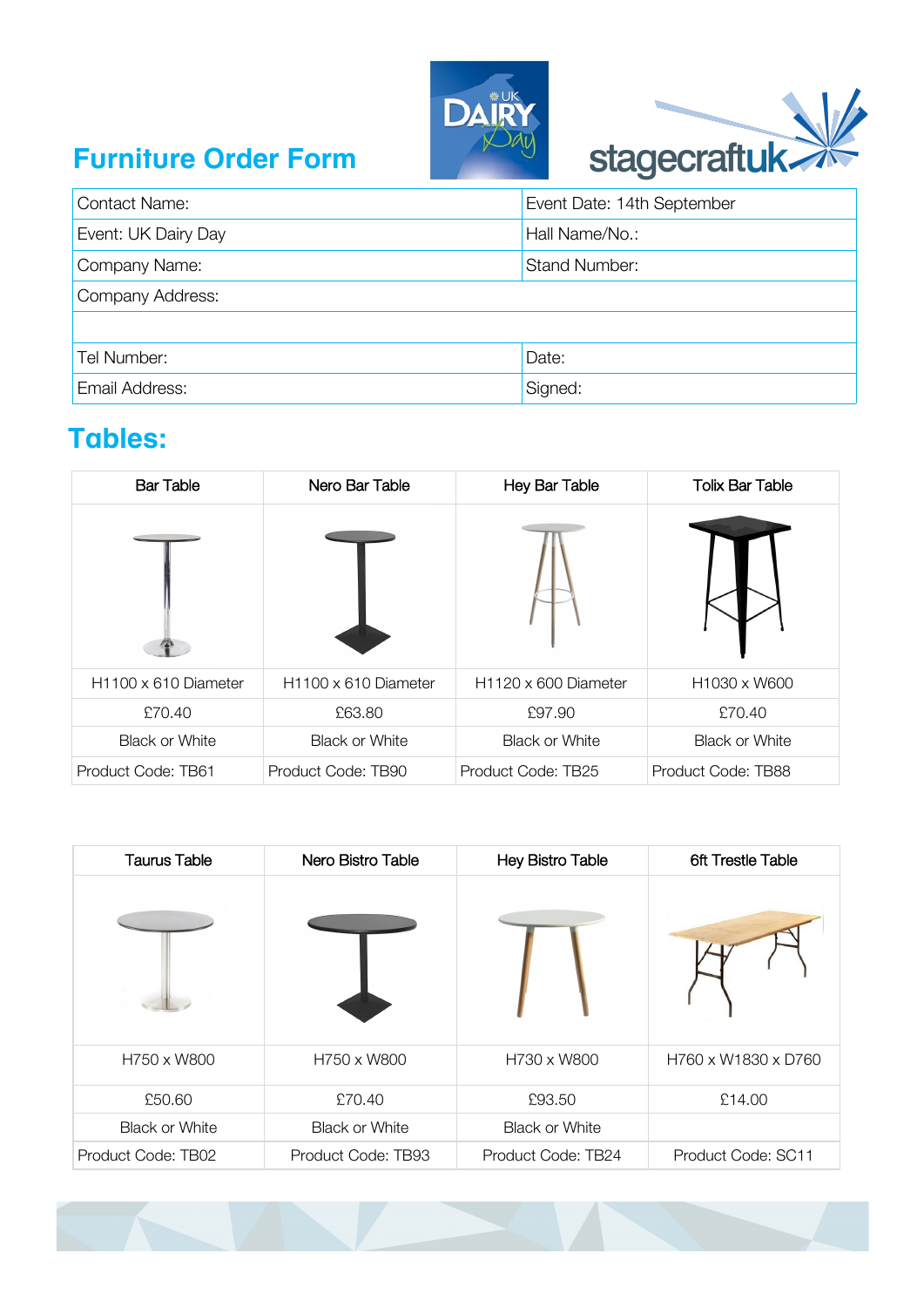#### **Chairs & Stools:**

| <b>Kontor Stool</b> | <b>Purnell Stool</b>  | <b>Tolix Stool</b>        | Jam Stool                      |
|---------------------|-----------------------|---------------------------|--------------------------------|
|                     |                       |                           |                                |
| D350 x H930         | D600 x H770 x W660    | D410 x H750 x W410        | D440 x H920 x W440             |
| £55.00              | £49.50                | £46.20                    | £31.90                         |
| Grey                | <b>Black or White</b> | Black, White, or Gunmetal | <b>Black Trim or Grey Trim</b> |
| Product Code: ST38  | Product Code: ST64    | Product Code: ST20        | Product Code: ST26             |

| <b>Hey Stool</b>     | <b>DSW Stool</b>      | <b>Sleek Stool</b>     | <b>Stacking Chair</b>         |
|----------------------|-----------------------|------------------------|-------------------------------|
|                      |                       |                        |                               |
| D440 x H830 x W440   | D540 x H825 x W470    | D420 x H740-860 x W360 | D560 x H820 x W500            |
| £53.90               | £53.90                | £37.40                 | £22.00                        |
| Black, Grey or White | <b>Black or White</b> | Black, White, or Red   | Black, Green, Red or<br>White |
| Product Code: ST24   | Product Code: ST19    | Product Code: DE44     | Product Code: CH45            |

| Hey Chair             | <b>Tolix Chair</b>        | Jam Chair                      | <b>Tulip Side</b>     |
|-----------------------|---------------------------|--------------------------------|-----------------------|
|                       |                           |                                |                       |
| D500 x H840 x W550    | D540 x H810 x W470        | D530 x H780 x W490             | D540 x H810 x W500    |
| £58.30                | £37.40                    | £35.20                         | £39.60                |
| <b>Black or White</b> | Black, White, or Gunmetal | <b>Black Trim or Grey Trim</b> | <b>Black or White</b> |
| Product Code: CH24    | Product Code: CH28        | Product Code: CH49             | Product Code: CH26    |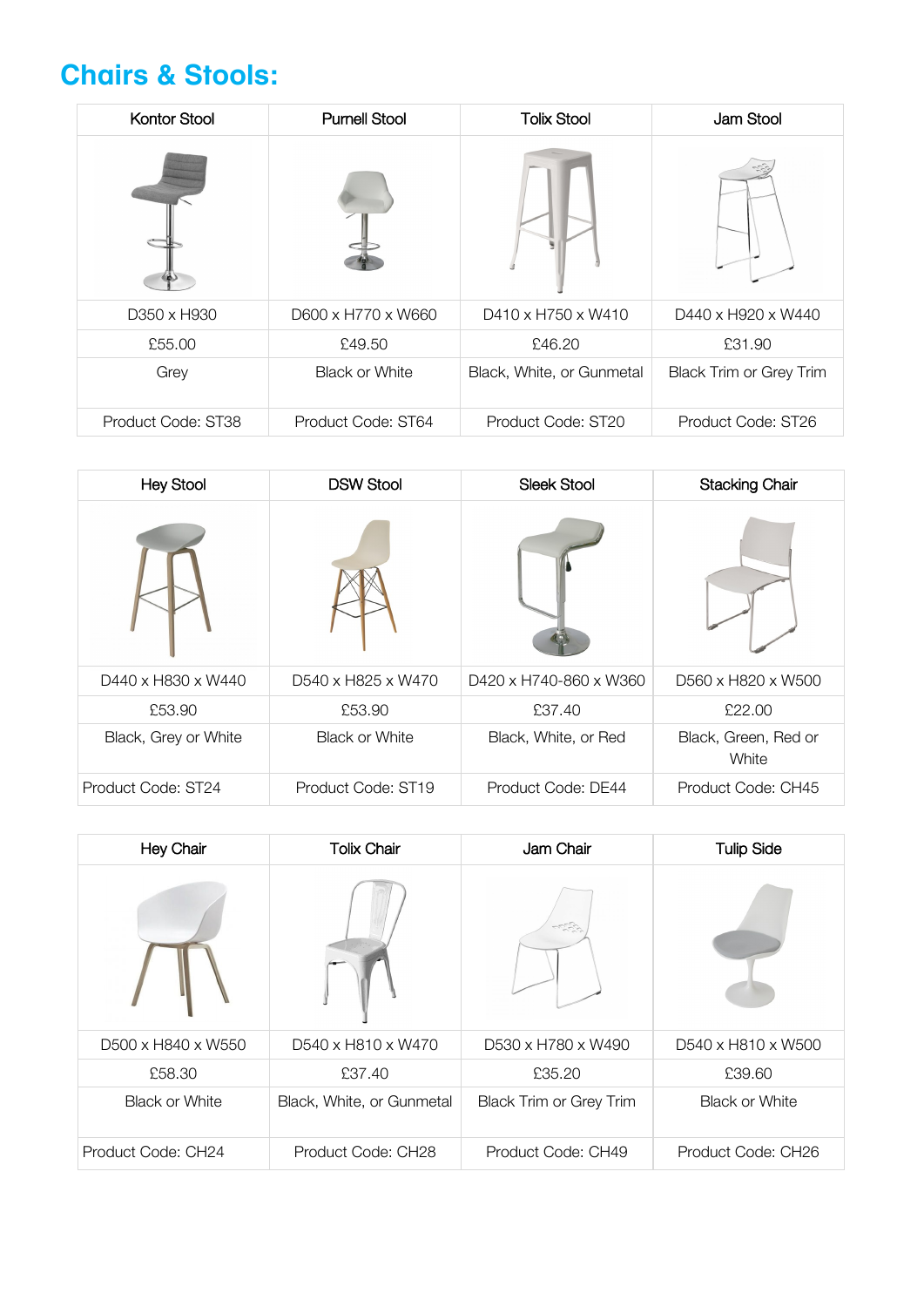| <b>ISO Chair</b>   | <b>Light Chair</b> | <b>DSW Chair</b>                                                               | Conference Chair   |
|--------------------|--------------------|--------------------------------------------------------------------------------|--------------------|
|                    |                    |                                                                                |                    |
| D550 x H820 x W530 | D450 x H790 x W400 | D540 x H810 x W470                                                             |                    |
| £22.00             | £39.60             | £49.50                                                                         | £7.00              |
| Blue, Black or Red | Clear              | Black, Blue, Green, Grey,<br>Purple, Red, Mustard,<br>Navy, Turquoise or white | Red                |
| Product Code: CH83 | Product Code: CH15 | Product Code: DE69                                                             | Product Code: SC12 |

## **Display Cabinets - Requires a 500w Socket:**

| <b>Counter Display Showcase</b> | Counter Jewel Showcase | <b>Tallboy Showcase</b> | <b>Corner Display Counter</b> |
|---------------------------------|------------------------|-------------------------|-------------------------------|
|                                 | e.                     |                         |                               |
| W1200 x D500 x H900             | W1200 x D500 x H900    | W500 x D500 x H1970     | W750 x D750 x H900            |
| £165.00                         | £165.00                | £171.60                 | £165.00                       |
| Product Code: LC02              | Product Code: LC01     | Product Code: TS31      | Product Code: LC04            |

## **Other Items**

| Table Cloth (Suitable for 6ft<br>Trestle Table) | Low Aluminium Table &<br>Two Chairs | A4 Zig-Zag Literature Rack | 2 Door Cupboard       |
|-------------------------------------------------|-------------------------------------|----------------------------|-----------------------|
|                                                 |                                     |                            |                       |
|                                                 |                                     | H1320 x D285 x W380        | D500 x H1000 x W1050  |
| <b>Black</b>                                    |                                     |                            | <b>Black or White</b> |
| £11.50                                          | £44.00                              | £82.50                     | £82.50                |
| Product Code: SC13                              | Product Code: SC14                  | Product Code: SC15         | Product Code: CB50    |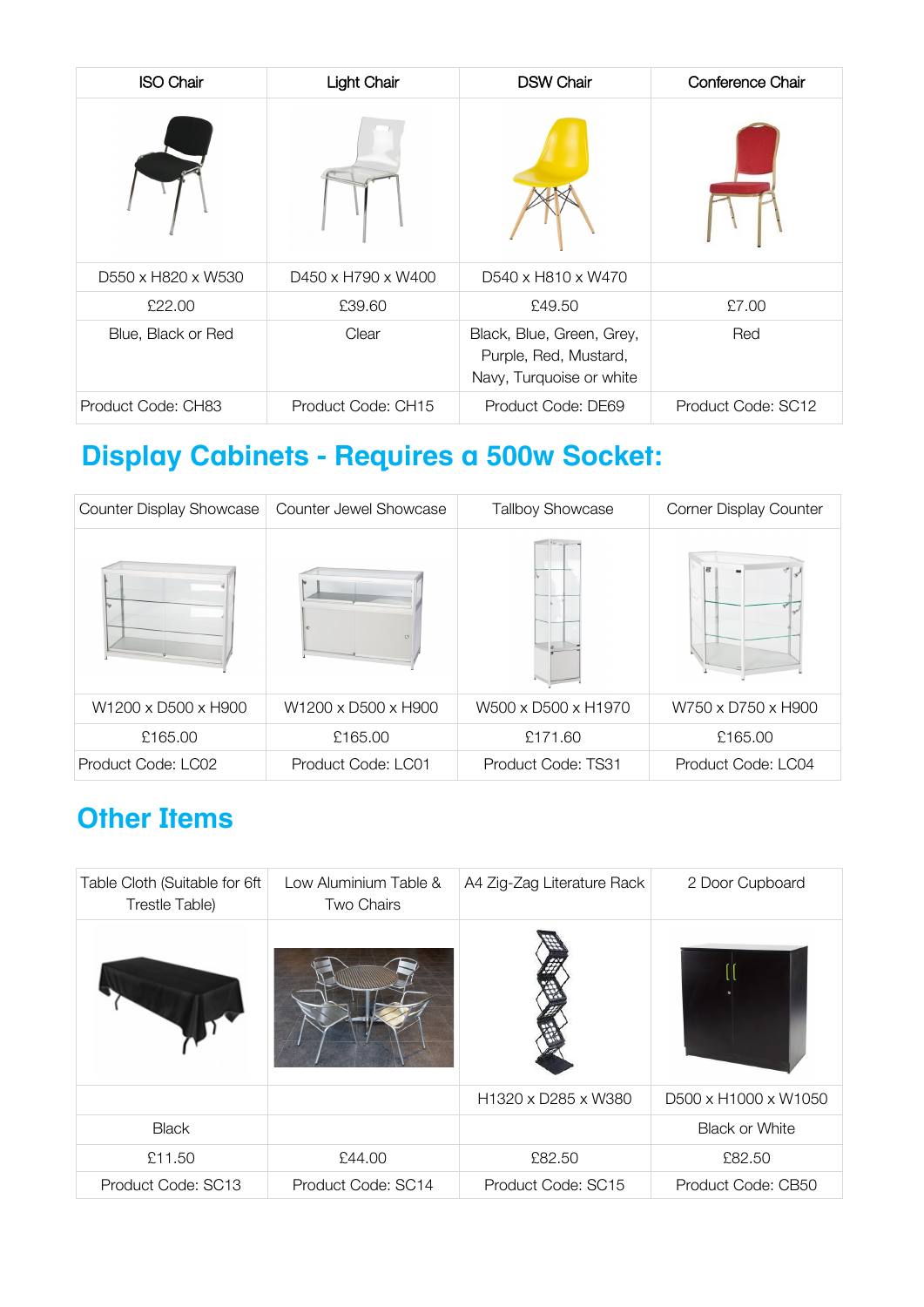# **Hand Sanitiser Pumps and Gel**

| Foot Pump Sanitiser<br>Station | Hand Pump Sanitiser<br>Station | <b>Sanitiser Gel Bottles</b><br>$(500ml) \times 12$ | <b>Sanitiser Gel Bottles</b><br>$(500ml) \times 6$ |
|--------------------------------|--------------------------------|-----------------------------------------------------|----------------------------------------------------|
|                                |                                | <b>BOX</b><br><b>OF 12</b>                          | <b>BOX</b><br>OF 6                                 |
|                                |                                | 500ml                                               | 500ml                                              |
|                                |                                | Clear                                               | Clear                                              |
| £125.40                        | £114.40                        | £105.60                                             | £52.80                                             |
| Product Code: SC_01            | Product Code: SC_02            | Product Code: SC 03                                 | Product Code: SC_04                                |